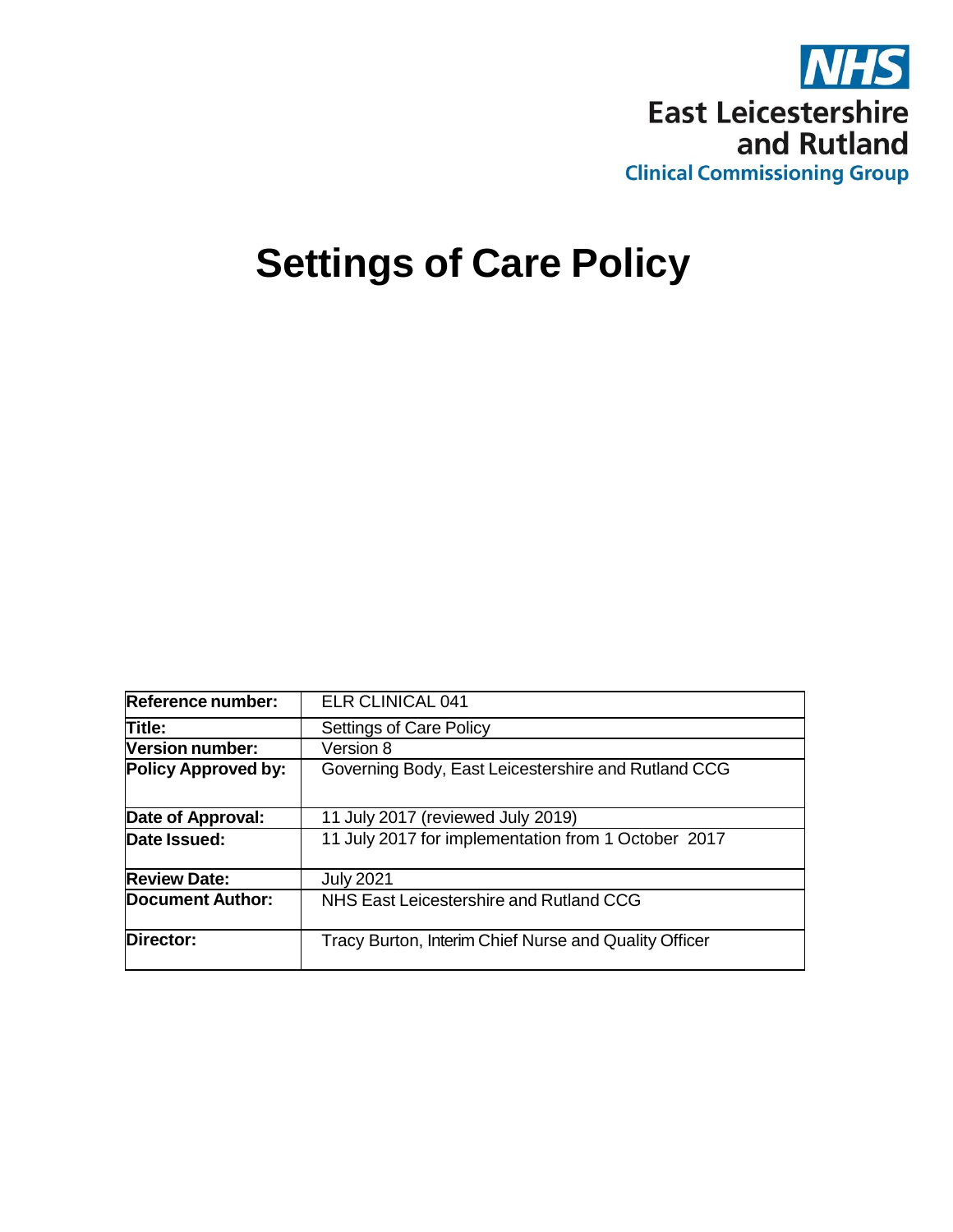# **Version Control**

| <b>Version</b><br>number | <b>Approval / Amendments made</b>                                                                                                                                                                                                                                                                                                                                                                                                                                                   | <b>Date</b><br>(Month, Year)    |
|--------------------------|-------------------------------------------------------------------------------------------------------------------------------------------------------------------------------------------------------------------------------------------------------------------------------------------------------------------------------------------------------------------------------------------------------------------------------------------------------------------------------------|---------------------------------|
| Version 1                | "Policy for Continuing Healthcare Settings of Care"<br>(February 2011) inherited from predecessor<br>organisations: Leicestershire County and Rutland<br>Primary Care Trust and Leicester City Primary Care<br>Trust.                                                                                                                                                                                                                                                               | February 2011                   |
| Version 2                | Review of the Settings of Care Policy commenced,<br>including the engagement event.                                                                                                                                                                                                                                                                                                                                                                                                 | March 2016 - July<br>2016       |
| Version 3                | Proposed Settings of Care Policy drafted. Public<br>consultation commenced on the proposed Policy.                                                                                                                                                                                                                                                                                                                                                                                  | January 2017 -<br>February 2017 |
| Version 4                | Consideration given to the feedback and comments<br>received through the public consultation process,<br>Policy updated to reflect the feedback, however also<br>ensuring the CCGs continue to meet their statutory<br>obligations and duties.                                                                                                                                                                                                                                      | May 2017 - June<br>2017         |
| Version 5 and 6          | Policy updated further to include discussions across<br>the CCGs on the content.                                                                                                                                                                                                                                                                                                                                                                                                    | <b>June 2017</b>                |
| Version 7, draft 4       | Updated version of the Settings of Care Policy to be<br>presented to the Governing Body of East<br>Leicestershire and Rutland CCG.                                                                                                                                                                                                                                                                                                                                                  | <b>July 2017</b>                |
| Version 8                | Version 7, draft 4 of the Policy was approved by the<br>Governing Body on 11 July 2017. Version 8 is the<br>final version which reflects the amendments (e.g.<br>minor typos and consistency review of document) as<br>agreed by the Governing Body.                                                                                                                                                                                                                                | 28 July 2017                    |
| Version 8                | On behalf of the Governing Body the Integrated<br>Governance Committee agreed for the Policy to<br>remain unchanged and extend the review date<br>noting that as the CCG moves towards a more<br>collaborative structure across Leicester,<br>Leicestershire and Rutland (LLR) all policies<br>and procedures will be reviewed, including this<br>Policy. Therefore extension to the Policy will<br>enable continuity during this period in<br>preparation for a review across LLR. | 9 July 2019                     |

#### **DOCUMENT STATUS:**

This is a controlled document. Whilst this document may be printed, the electronic version posted on the intranet is the controlled copy. Any printed copies of the document are not controlled.

#### **RELATED DOCUMENTS:**

This document will reference additional policies and procedures which will provide additional information.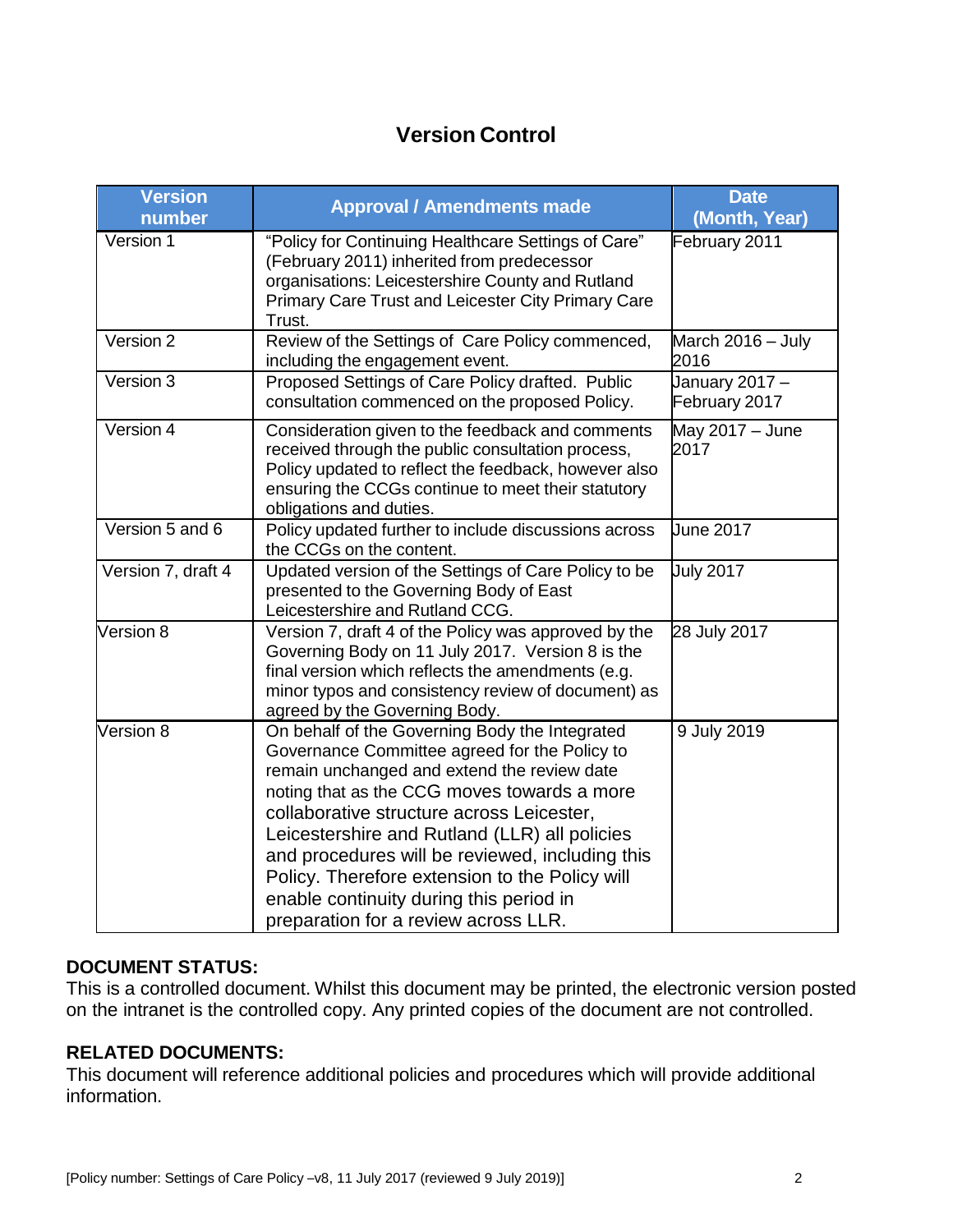# **Contents**

| $\mathbf 1$ . |  |
|---------------|--|
| 2.            |  |
| 3.            |  |
| 4.            |  |
| 5.            |  |
| 6.            |  |
| 7.            |  |
| 8.            |  |
| 9.            |  |
| 10.           |  |
| 11.           |  |
| 12.           |  |
| 13.           |  |
| 14.           |  |
| 15.           |  |
| 16.           |  |
| 17.           |  |
| 18.           |  |
| 19.           |  |
| 20.           |  |
|               |  |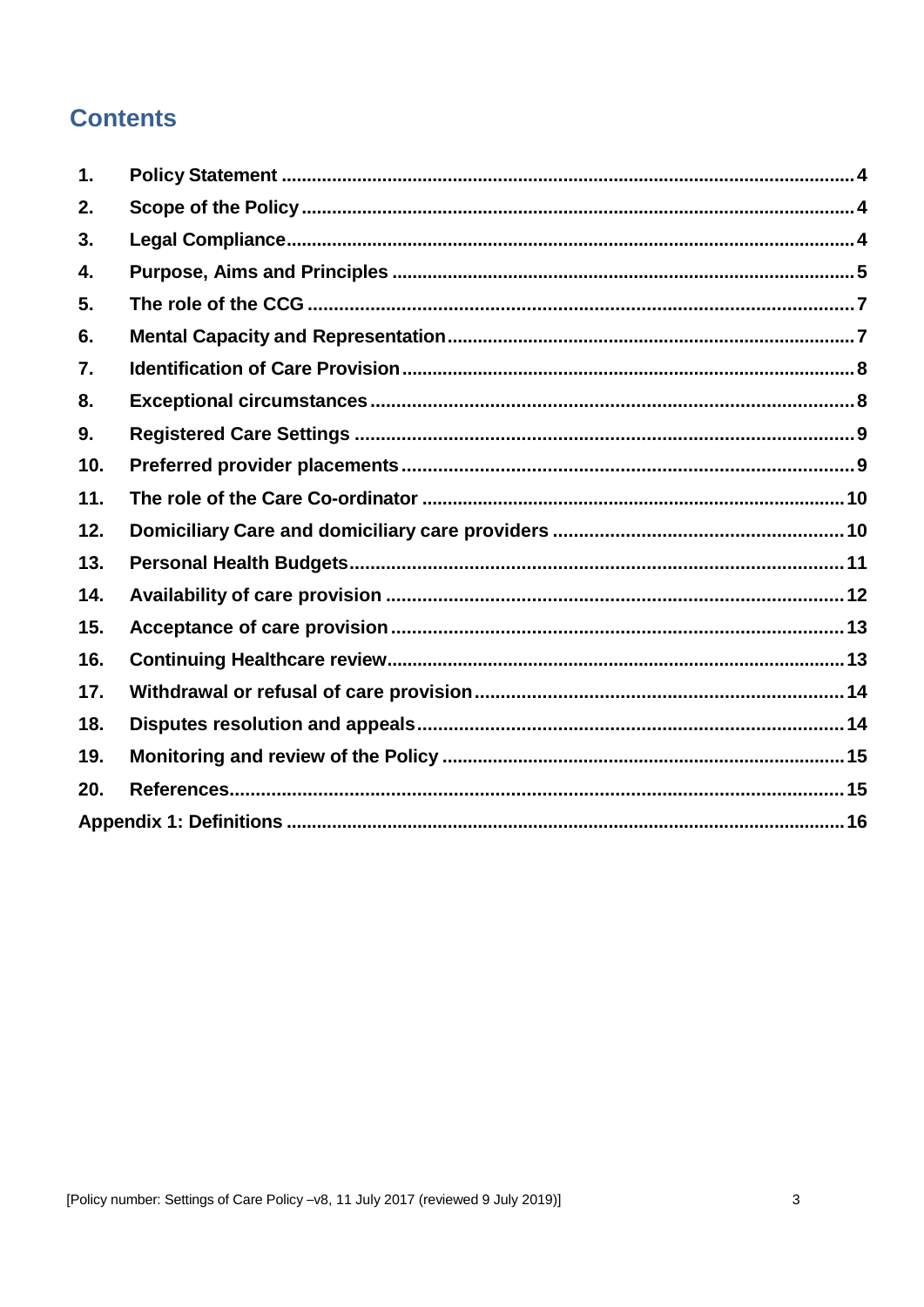# <span id="page-3-0"></span>**1. PolicyStatement**

- 1.1. This Policy applies to East Leicestershire and Rutland Clinical Commissioning Group (hereafter "ELR CCG" or "the CCG").
- 1.2. This policy describes the way in which ELR CCG will plan and commission services for people who have been assessed as eligible for an episode of fully funded NHS Continuing Healthcare (CHC), and patients who are eligible for CHC who wish to have a Personal Health Budget (PHB).
- 1.3. The C C G h a s developed this policy to help provide a common and shared understanding of the CCG's commitments in relation to individual choice and resource allocation.
- 1.4. Once an eligibility decision has been made NHS CHC packages of care are subject to a cost effectiveness test in the same way as all other NHS services. Whilst agreeing a package of care for eligible individuals that meet their reasonable assessed needs, the CCG has a statutory duty to consider the available resource. In coming to a decision on a package of care to be commissioned for a patient the CCG must balance the need to commission safe, effective and clinically appropriate care that makes the best use of available resources and in a manner that reflects the choice and preferences of individuals.

# <span id="page-3-1"></span>**2. Scope of the Policy**

- 2.1. The scope of this policy applies to guide decision making by all staff employed by or contracted to ELR CCG, who are required to make decisions about the care packages for individuals that are eligible for an episode of fully funded NHS CHC (for the avoidance of doubt this includes PHBs).
- 2.2. This policy applies to all adults aged 18 years and over who are eligible for CHC.

#### <span id="page-3-2"></span>**3. Legal Compliance**

3.1.Section 14v of the National Health Service Act 2006 places a procedural statutory duty on CCGs to take account of patient choices when making commissioning decisions. It provides:

> "Each clinical commissioning group must, in the exercise of its functions, act with a view to enabling patients to make choices with respect to aspects of health services provided to them."

3.2.Subject to the terms of this policy, ELR CCG will seek to commission services in accordance with choices made by individuals including as to their preferred setting of care. However, there are some restrictions that the CCG is entitled to make to the choices that patients have expressed in order to ensure the CCG commissions safe, effective and clinically appropriate care which makes the best use of available resources. For these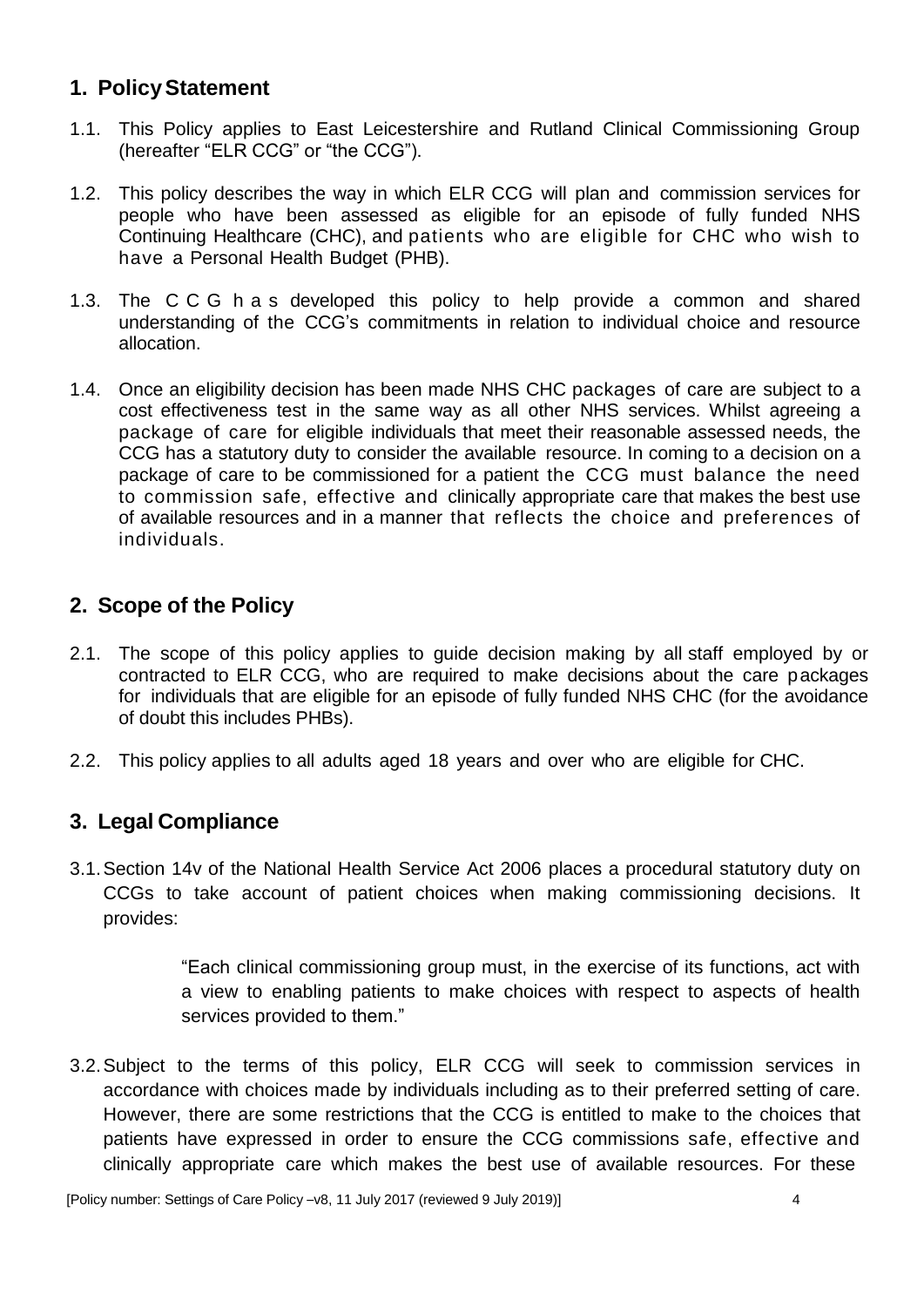reasons there may be occasions where ELR CCG cannot offer to commission services which are the individual's preferred option. If this is the case reasons will be explained to the individual.

- 3.3.ELR CCG aims to design and implement policy documents that meet the diverse needs of our services, population and workforce, ensuring that none are placed at a disadvantage over others. It takes into account current UK legislative requirements, including the Equality Act 2010 and the Human Rights Act 1998, and promotes equal opportunities for all. This Policy has been designed to ensure that no-one receives less favourable treatment due to their personal circumstances, their age, disability, sex (gender), gender reassignment, sexual orientation, marriage and civil partnership, race, religion or belief, pregnancy and maternity. Appropriate consideration has been given to gender identity, socio-economic status, immigration status and the principles of the Human Rights Act.
- 3.4.This Policy applies to adults 18 years and over. A separate process is in place for children and young people under the age of 18 years.
- 3.5.In carrying out its functions, the CCG is also committed to having due regard to the Public Sector Equality Duty of the Equality Act 2010 to: eliminate discrimination, harassment, victimisation; advance equality of opportunity; and foster good relations.
- 3.6.NHS CHC funded packages of care can minimise disadvantages suffered by people due to their disability and home/domiciliary care c a n support individuals with a disability and their carer(s) to participate in public life. ELR CCG recognises Article 8 of the Human Rights Act 1998 and that everyone has the right of respect for their private and family life, home and correspondence. Whilst the CCG will respect this right, there may be circumstances when the need for the CCG to commission safe, effective and clinically appropriate care, which makes the best use of available resources, will not allow families to remain together.

# <span id="page-4-0"></span>**4. Purpose, Aims and Principles**

#### 4.1.**The purpose of this policy is to:**

- a. define how and when the CCG will support choice of care setting for individuals in relation to safe, effective and clinically appropriate care which makes the best use of available resources and to ensure that care is provided equitably across ELR CCG; and
- b. ensure that the reasonable assessed needs of eligible individuals are met in a manner which supports consistent and equitable decisions about the provision of that care regardless of the person's condition or disability.

#### 4.2.**The intentions of this policy are to:**

a. inform robust, fair and consistent commissioning decisions for the CCG

[Policy number: Settings of Care Policy –v8, 11 July 2017 (reviewed 9 July 2019)] 5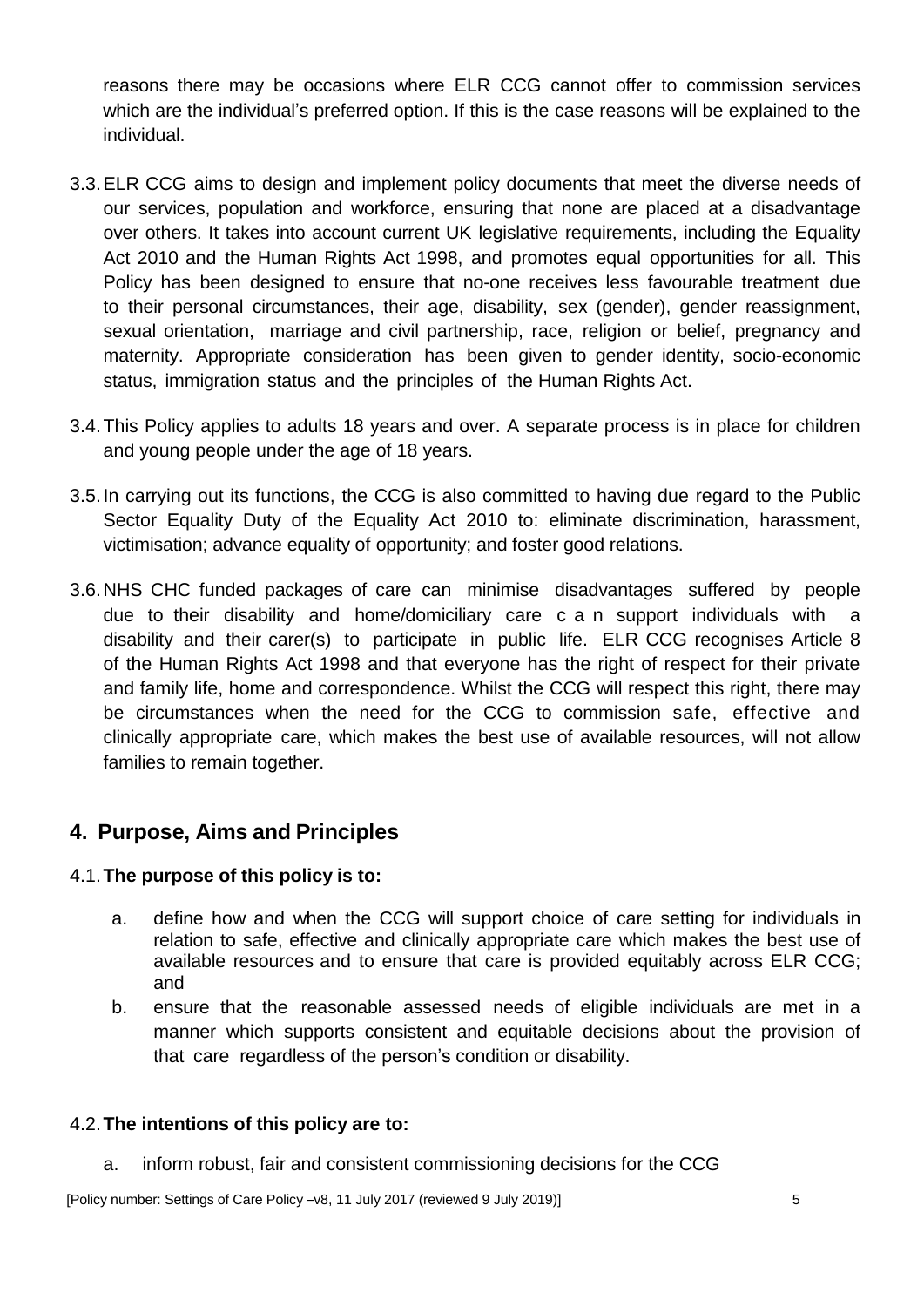- b. ensure that there is consistency in the local area regarding the services that individuals are offered
- c. ensure the CCG achieves value for money in the purchasing of services for individuals
- d. facilitate effective partnership working between healthcare providers, NHS bodies and the Local Authorities in the area
- e. promote individual choice as far as is reasonably possible.

#### 4.3.**This policy aims to assist the CCG to:**

- a. understand the legal requirements, CCG responsibilities and agreed course of action in commissioning care that meets the assessed needs of the individual
- b. meet the responsibilities under the sources of guidance listed in section 20 of the Policy;
- c. make decisions about clinically appropriate care provision in a robust way, within the available financial envelope
- d. provide guidance for those staff who are designing the package of care with the eligible individual to develop a process whereby the cost of care provided is proportionate for the same level of need regardless of the setting the care that is provided, and to meet all of the individual's assessed health and associated social care needs
- e. take account of the wishes expressed by individuals and their representatives when making decisions as to the location or locations of care packages to be offered to individuals
- f. promote the individual's independence and to support individuals to take reasonable risks whilst ensuring that care provided is clinically safe, including through the use of a PHB subject to the factors set out below:
	- the individual's safety
	- the individual's choice and preference
	- ensuring services are of sufficient quality
	- the individual's right to family life
	- ensuring services are culturally sensitive
	- ensuring services are personalised to meet individual need
	- best use of resources for the population of the CCGs.

#### 4.4.**How should decisions be made by the CCG about settings in which care will be commissioned?**

- a. ELR CCG understands that many individuals with complex medical conditions wish to remain in their own homes and continue to live with their families with a package of support to aid them to do this. Similarly the CCG accepts that many patients might wish for other care options including other forms of supported living or care homes.
- b. Where an individual or their family expresses such a desire, the CCG will investigate whether it is clinically feasible to provide a sustainable package of CHC funded care for the individual that is consistent with their preferences and the likely cost of commissioning care in accordance with choices made by patients.

[Policy number: Settings of Care Policy –v8, 11 July 2017 (reviewed 9 July 2019)] 6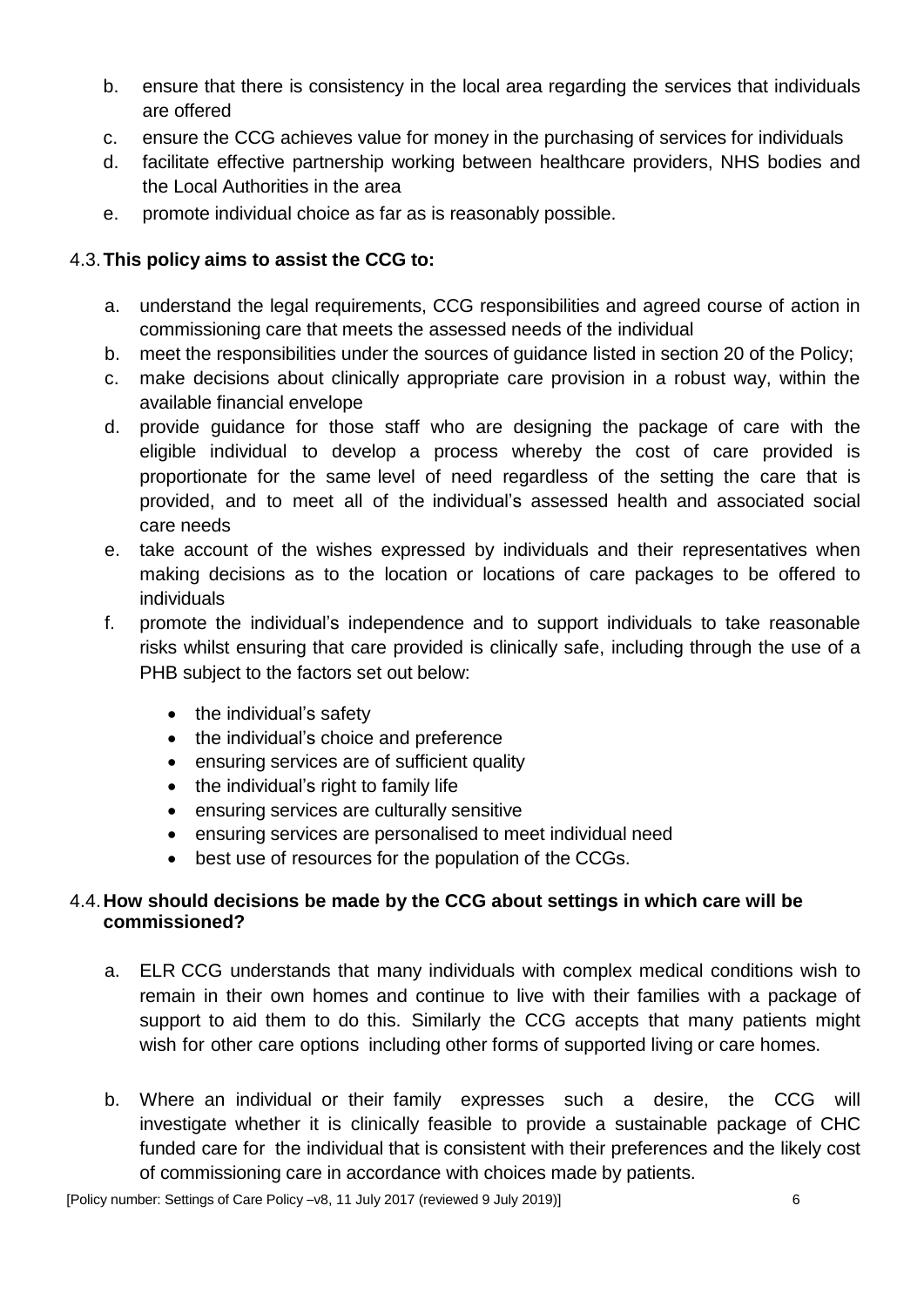- c. ELR CCG needs to act fairly to balance the resources spent on an individual patient with those available to fund services to other patients and the wider health economy. In an attempt to balance different interests the CCG will, save in exceptional circumstances or where otherwise provided for in this policy, be prepared to support a clinically sustainable package of care funded by the NHS which keeps a patient in their preferred setting of care. This is provided the cost to the CCG is not more than 10% above the anticipated cost of the provision of a broadly similar service to be delivered in an appropriate alternative setting. This 10% threshold will be applied consistently to every case across ELR CCG unless the CCG decides that the patient demonstrates exceptional circumstances or the patient's circumstances come within paragraph 8.4 of this policy.
- d. The CCG will make a decision as to whether a patient is able to demonstrate exceptional circumstances or whether the circumstances outlined in paragraph 8.4 apply on a case by case basis.
- e. For any individual who lacks the capacity and where, in addition to the CCG making commissioning decisions, a best interest decision has to be undertaken, the decision will be made in accordance with the paragraph 6 of this policy.
- f. The Policy will apply to all new cases deemed eligible for CHC funding from the date the Policy is implemented. Existing patients will be subject to the Policy upon review of their case (see paragraph 16) and then only in cases where their assessed needs have changed and therefore a change to the care package is necessary. Where there is no change to the care package, existing patients will continue to be offered funding which ought to enable them to remain in their current setting of care.

# <span id="page-6-0"></span>**5. The role of the CCG**

5.1 The CCG will seek to take into account any reasonable request from the individual and their representative(s) in making the decision about the care provision subject to the factors set out in this policy; and endeavour to offer a reasonable choice of available, preferred providers to the individual. Where the individual wishes to receive their care from an alternative provider, the CCG will consider this, subject to the individual's preferred care setting being considered by the CCG to be safe, and effective and clinically appropriate in relation to the individual's needs as assessed by the CCG; and subject to the principles set out in section 4.4 of this Policy.

# <span id="page-6-1"></span>**6. Mental Capacity and Representation**

6.1.The Mental Capacity Act 2005 states that there should be an assumption of capacity. However, where there is reason to believe that an individual may lack the capacity to make a decision regarding the provision o r l o c a t i o n of (or change to) their care and/or accommodation, a mental capacity assessment must be undertaken. If the assessment confirms that the individual lacks capacity to make the relevant decision, a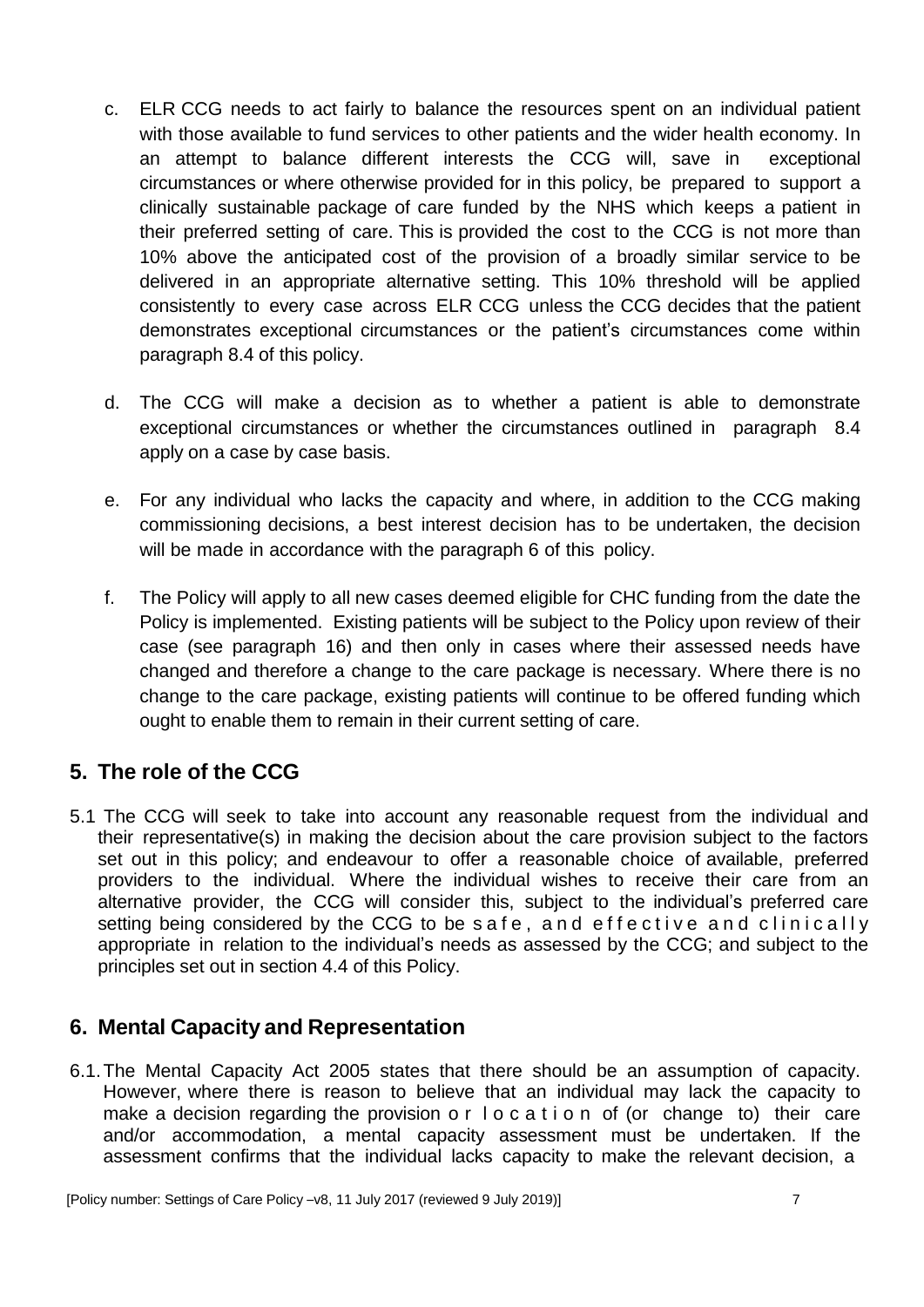'best interest decision' should be undertaken in accordance with the Mental Capacity Act and its Code of Practice. Where necessary the CCG will appoint an Independent Mental Capacity Advocate (IMCA) to support the individual in decision making in accordance with the Act.

- 6.2.Where a personal welfare deputy has been appointed by the Court of Protection under the Mental Capacity Act (2005) or a Lasting Power of Attorney with powers extending to healthcare decisions has been appointed, the LLR CCGs will consult with that person and obtain a decision from that appointed person on the preferred care option.
- 6.3.Where there is no health and welfare deputy or attorney the CCG will be the best interest decision maker.
- 6.4.In all cases there is an expectation that the decision maker will consult with relevant professionals, family members and / or carers. The CCG will make this decision in accordance with the Mental Capacity Act guidance referenced in Appendix A.
- 6.5.Commissioning option decisions will be taken first and then a best interest decision can be made from amongst the options that the CCG is prepared to fund.

#### <span id="page-7-0"></span>**7. Identification of Care Provision**

7.1. Where an individual is eligible for an episode of CHC funding, the CCG will commission the care which meets the individual's reasonable assessed care needs giving effect to the patient's choices to the extent defined by this policy.

#### <span id="page-7-1"></span>**8. Exceptional circumstances**

- 8.1.The CCG has resolved that, where the patient is able to demonstrate exceptional circumstances, it will be prepared to support a safe, cost-effective and clinically appropriate and sustainable package of care, which keeps a person in their chosen setting. Even where the patient shows that he or she has exceptional circumstances, the CCG retains a discretion to decide the extent to which, if at all, it is prepared to fund the care package for the patient to be delivered in an alternative appropriate location which costs more than 10% over the cost of delivering on the CCG's duties to the client in a cheaper location.
- 8.2.The CCG will make its decision as to whether the patient is able to demonstrate exceptional circumstances and if so what package should be funded based on the precise facts of each case. This may involve reviewing the complexity of the individual's condition and the level of clinical risk associated with any proposed placement, which would prevent adequate and timely care provision. The CCG may also be prepared to consider the extent to which a care package will result in breaking up a family unit of which the patient is part. However the purpose of allowing a 10% buffer is to ensure that families are not broken up where the difference in costs is marginal. Where the additional costs are more than 10% over the costs of an alternative package, the general approach of the CCG will be that the sad fact of breaking up a family is not to be treated as exceptional as this is an unfortunate consequence of many CHC packages of care. However there may be exceptional cases where a family break up as a result of a CHC package does constitute exceptional circumstances.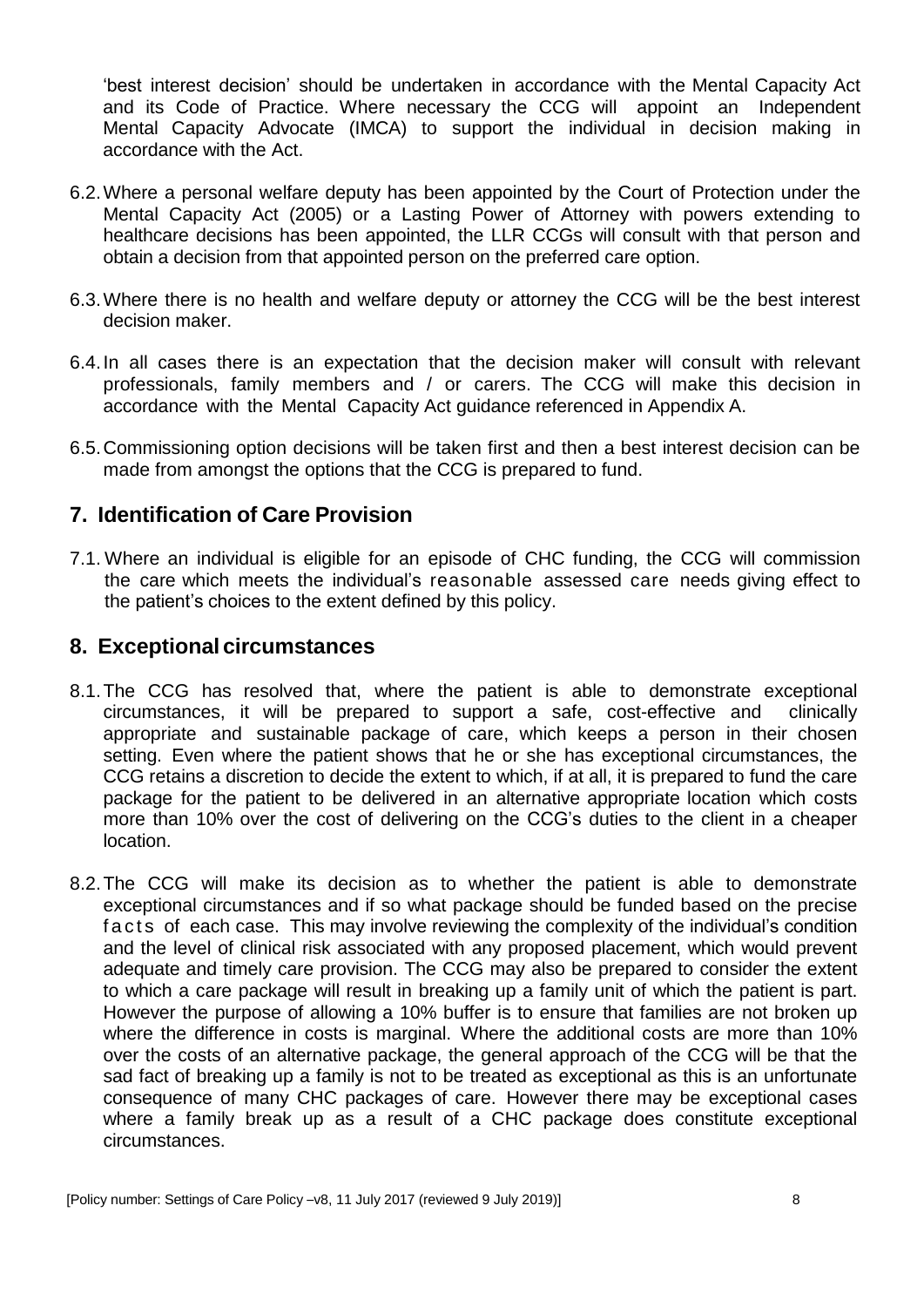- 8.3.Exceptionality will be determined on a case by case basis and will require agreement from the High Risk and Complex Care Panel. In urgent cases a decision can be made outside of the panel by joint agreement of a CCG Director and a clinical lead. Authorisation outside of panel would be determined by the CCG's Standing Rules and Financial instructions.
- 8.4.In addition to the exceptionality provision outlined at 8.1-8.3, a care package costing more than 10% over the cost of an alternative care package may be funded for an individual who has an advanced, progressive, a n d incurable illness and is entering a terminal phase. The CCGs will deal with individuals that fall within this section on a case by case basis and packages of care will be assessed and offered accordingly.

# <span id="page-8-0"></span>**9. Registered Care Settings**

- 9.1. Where care is to be provided in a registered care setting (i.e. one that provides accommodation, such as a nursing home, residential home, independent hospital and some supporting living schemes), the CCG will only place individuals with providers which are:
	- a. registered with the Care Quality Commission (or any successor); and
	- b. not subject to commissioning restrictions placed by the CCG or Local Authorities in ELR CCG area as a result of quality and safety concerns, including the host CCG or Local Authority if the provider is not located in the CCG's area .
	- c. prepared to contract with the CCG to provide care at the locally agreed tiered rate unless there are exceptional circumstances.
- 9.2.The CCG will, subject to the other provisions of this policy, consider providing a placement in a registered care setting not already contracted to the CCG as long as the requested care provision is clinically appropriate and meets the conditions in paragraphs 9.1.(a) to (c) above.

#### <span id="page-8-1"></span>**10. Preferred provider placements**

- 10.1. Subject to the provisions of this policy, and in order to assist the CCG in achieving consistent, equitable care, the CCG will endeavour to offer and place individuals with providers that have undergone a procurement exercise with the CCG and have secured a place on the CCG's approved lists.
- 10.2. Where a preferred provider is not available to meet the individual's reasonable assessed needs or the patient has expressed a wish to be provided with care by a provider who does come within paragraph 10.1, the CCG may make a specific purchase and place the individual with a care provider who is able to demonstrate that the provider meets the individual's needs. Where such an arrangement has been agreed on a temporary basis, the CCG reserves the right to offer to move the individual to a suitable preferred provider when capacity becomes available i f a move of placement will provide substantially better value for money to the CCG. For example, if an individual has a specific care need which cannot be met in the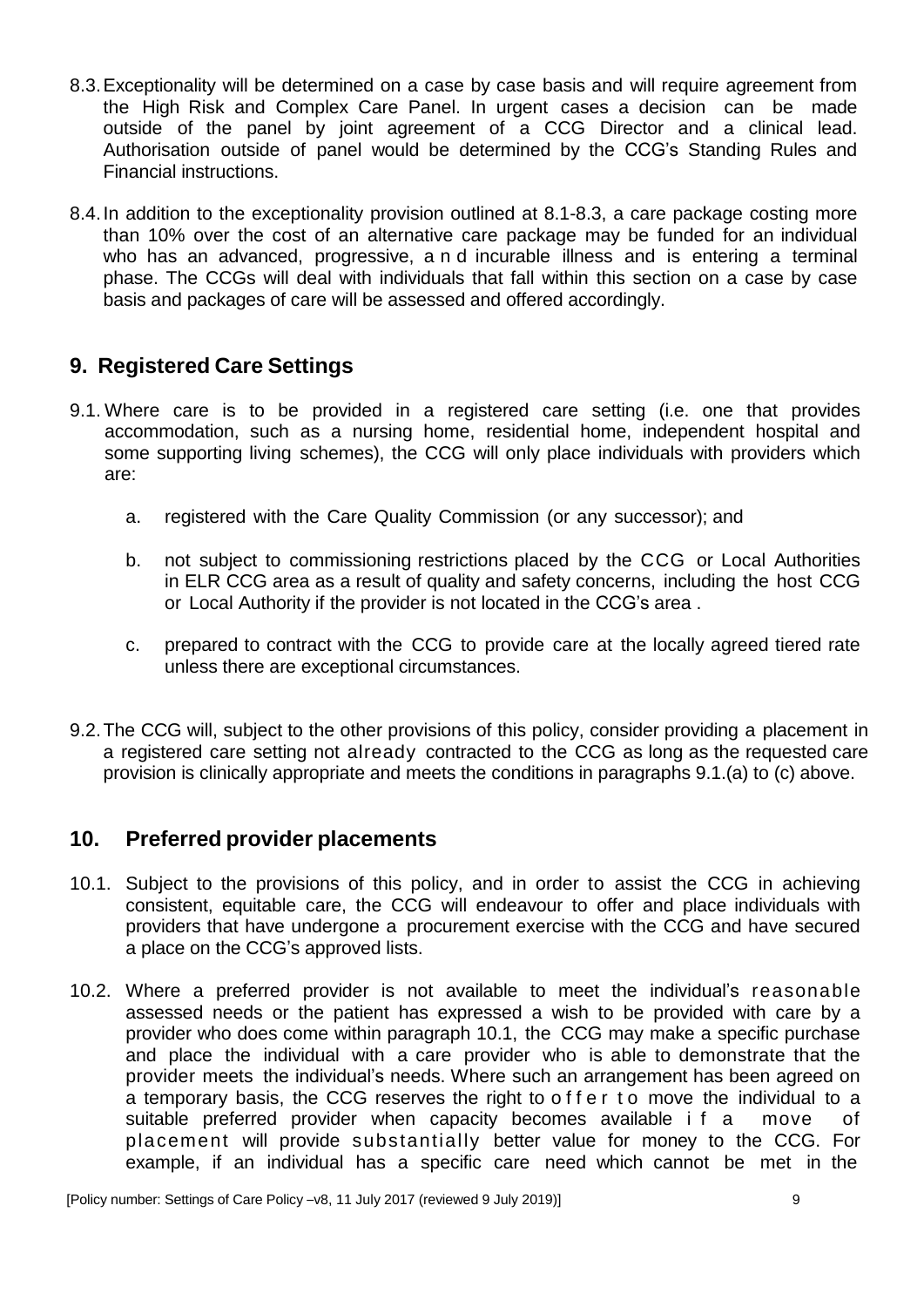available preferred accommodation, the CCG will need to specifically commission accommodation for the individual, potentially through an individually negotiated agreement. The CCG should notify the individual and/or their representative that they may be moved should a preferred provider subsequently have availability. In such circumstances, the CCG will give a minimum of seven days' notice to the individual and / or their representative; and will devise a transition plan with the individual and / or their representative to ensure safe transition within a period of 28 days from date of notice. This is unless the health and safety of the individual warrants transition to the alternative provider sooner.

- 10.3. Where the CCG deems that a provider is not providing care of an acceptable standard, the CCG reserves the right to terminate a placement and will offer to move the individual to an alternative provider.
- 10.4. Where an individual's needs change, the CCG may offer a package of care with a different provider.
- 10.5. A PHB may be provided to an individual in a registered or a non-registered setting. It may cover all or part of the care needed by the individual. It may only be used to pay for care agreed as part of a care package, by the CCG.

# <span id="page-9-0"></span>**11. The role of the Care Co-ordinator**

- 11.1. The individual's Care Co-ordinator will be responsible for the following:
	- a. discussion of the proposed care provision with the individual and their representative(s) (where the individual gives consent for such a discussion or where the individual lacks capacity) including where the care and support may be provided;
	- b. identification of different options for providing the care and gain an indication which of these is preferred by the individual; and
	- c. preparation of a written care plan that must clearly identify and articulate the outcomes that the individual wishes to achieve and what actions need to take place for that to happen.

#### <span id="page-9-1"></span>**12. Domiciliary Care and domiciliary care providers**

- 12.1. Many individuals with complex healthcare needs wish to remain in their own homes, with support provided in that environment. Where an individual or their representative(s) express such a desire, the CCG will investigate to determine whether safe, effective and clinically appropriate and sustainable care can be provided for an individual in their own home.
- 12.2. The CCG will also consider if domiciliary care for an individual is likely to be more costly than for an individual whose equivalent care is provided in a residential or nursing home placement as outlined at paragraph 4.4 above.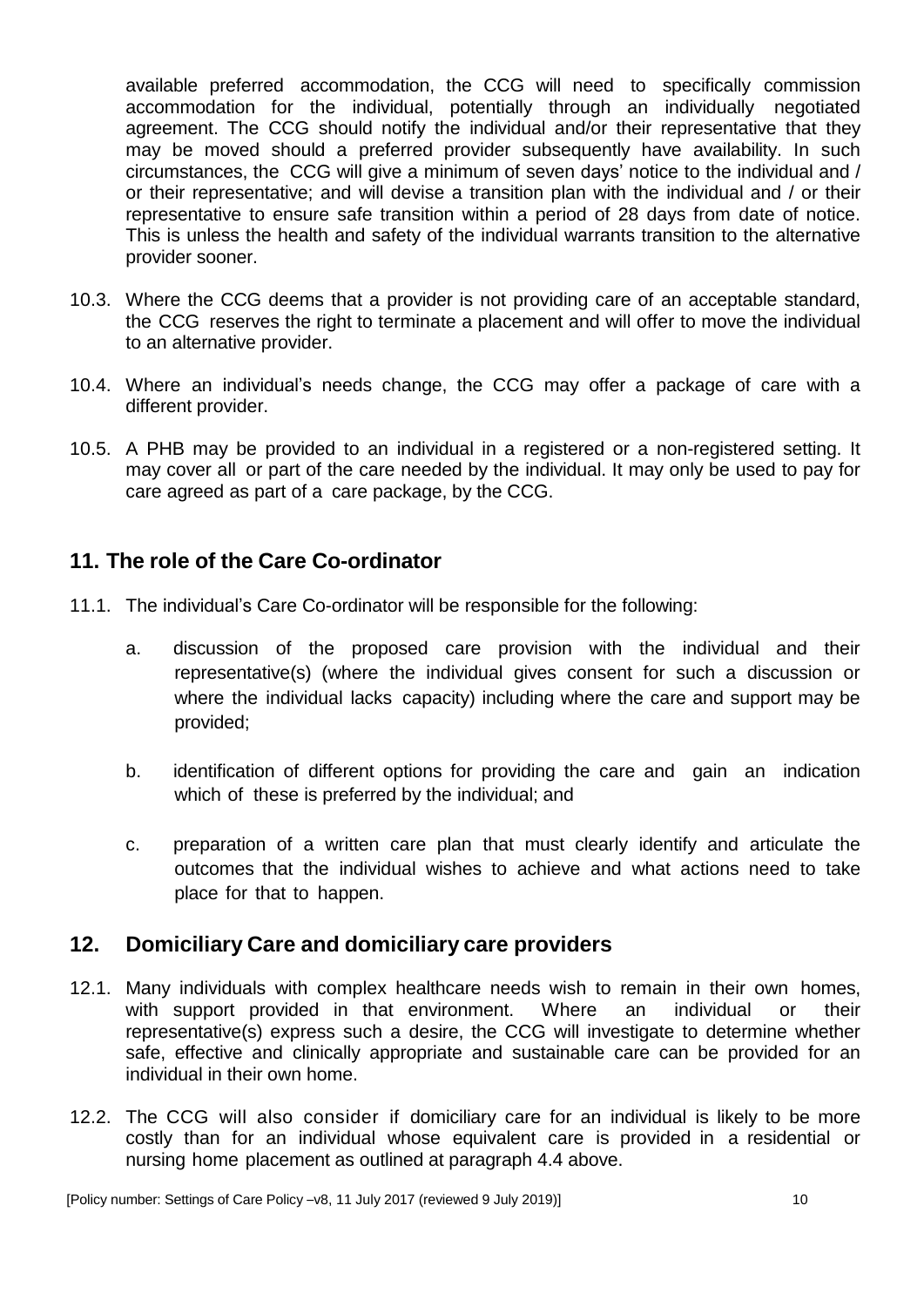- 12.3. Where domiciliary care is to be provided, the CCG will use domiciliary care agencies they have commissioned for other patients to provide such care. Where the CCG is assured through a procurement process that domiciliary care will be provided by agencies suitably qualified to deliver the care that meets an individual's assessed needs they will ask family members if they are willing and able to supplement support. If they agree the CCG will assume that family members will provide the agreed level of support when designing any domiciliary care package.
- 12.4. There will be occasions when a clear commitment by family members or others (whether paid or unpaid) to provide some elements of the patient's care needs could reduce the reasonable assessed needs of the patient that the NHS is required to provide and thus reduce the services that the CCG is obliged to fund for the patient. In such cases, care by family members or others may have the effect of making a package of care at home a cost effective option having regard to the terms of paragraph 4.4 of this policy when, without those commitments, the home care package would be outside the terms of this policy.
- 12.5. CCG staff should ensure that no pressure is applied to family members or others to offer a n d p r o v i d e such support. The CCG recognises that family members are under no legal obligation to offer care but equally recognises that family members can often be expert and reliable carers and that patients wish to continue to be supported by their family members. When deciding about whether to make an offer of a domiciliary care package, the CCG will take account of any voluntary offers from family members or other commitments to provide care to a patient when applying paragraph 4.4 of this policy in comparing the cost of any such package with the cost of a suitable package of care in a registered care setting.
- 12.6. Where the CCG decides to offer domiciliary care to an individual, the individual's home becomes the member of staff's place of work. Employee safety is an important consideration in domiciliary care packages. The individual's home must be a reasonably safe environment to work and deliver care to the individual. This includes cleanliness a n d s a f e t y of the environment, and interactions between the individual, family/carer and the employee. The CCG reserves the right to terminate any domiciliary care package if it appears that the patient's home is not an appropriate place of work for care staff for any reason.

# <span id="page-10-0"></span>**13. Personal Health Budgets**

- 13.1. Where ELR CCG receives a request for a PHB from or on behalf of an eligible person the CCG must grant that request, unless it is not appropriate to do so. Where ELR CCG decides to offer an individual a PHB, it will assess the cost of an appropriate package of care. The cost of a PHB is designed to permit a patient to make arrangements so as to enable the patient or those acting on the patient's behalf to purchase services to meet the individual's reasonable assessed needs. The setting of the indicative budget for calculating the value of a PHB must apply the principles set out in this policy. The cost of a PHB will include any directly incurred additional expenditure, including but not limited to:
	- a. administering managed accounts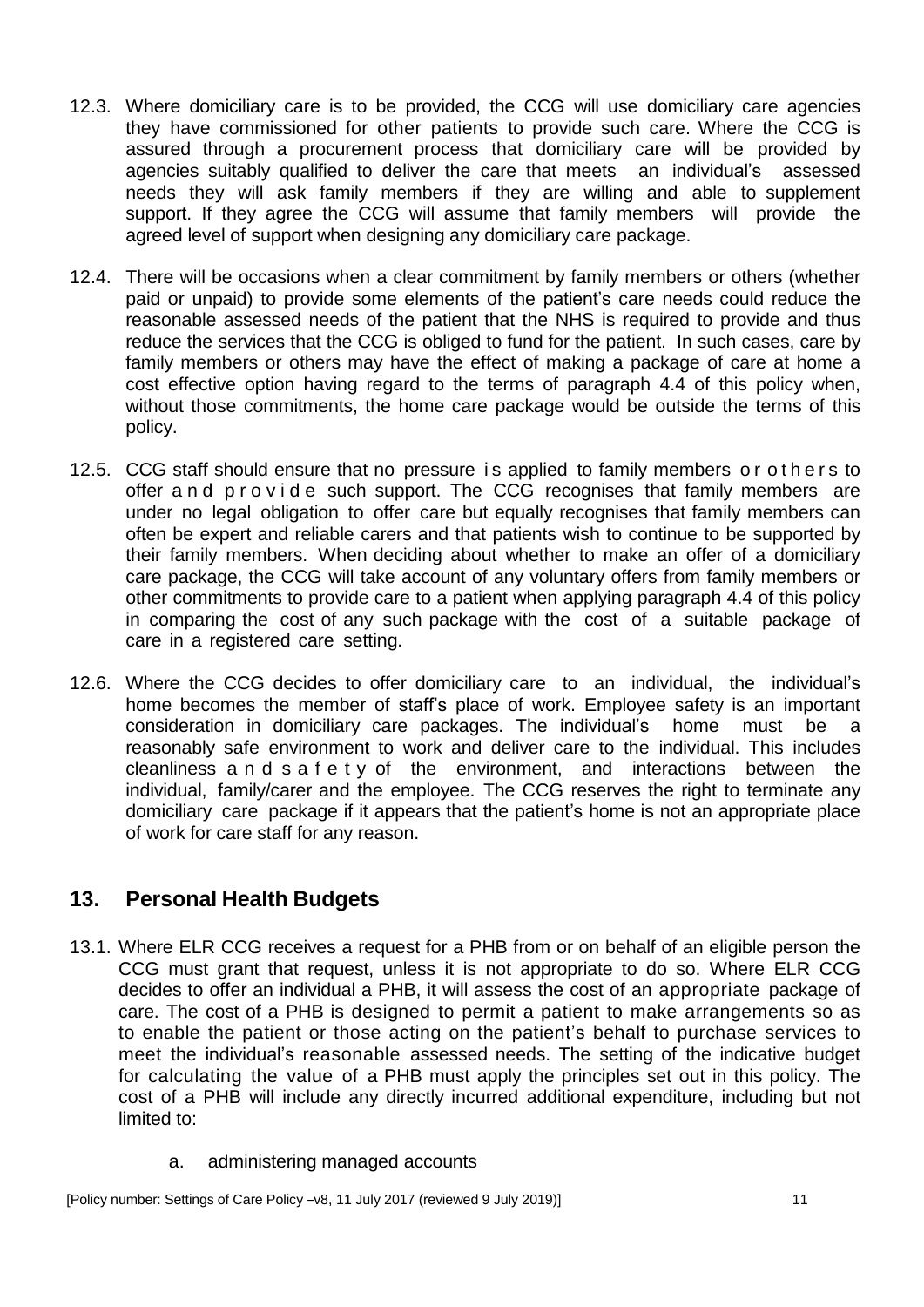- b. recruiting a Personal Assistant including any training and employment checks
- c. tax, national insurance and any other costs associated with directly employing staff
- d. costs associated with redundancy
- e. legal advice
- f. financial advice, including accountancy
- 13.2. Where the individual receives a direct payment as their PHB and they directly employ staff they assume responsibility for all of the obligations that apply to any employer. The CCG will not accept any vicarious liability arising out of an individual's decisions to employ staff, funded by a direct payment.
- 13.3. The requirements for PHBs are laid down in the CCG's PHB Policy.

#### <span id="page-11-0"></span>**14. Availability of care provision**

- 14.1. To enable individuals to receive the correct care promptly, they must be offered care as soon as possible. If an individual's agreed provider and placement does not have the capacity to provide the care at the point required, the individual will be offered another CCG preferred provider in the interim to ensure care is provided as soon as possible preventing any delays.
- 14.2. If the individual requests care from one of the CCG's preferred providers which is currently unavailable, there are several options available to the CCG:
	- a. Temporary placement of the individual with alternative care provision until the care from the individual's preferred care is available. For example, alternative home care provider, alternative care home, respite care or a community bed;
	- b. If the temporary placement is refused the individual may choose to go to their own or a relative's home without receiving the assessed care provision that has been offered by the CCG until the preferred care is available. The individual will retain the right subsequently to change their mind and elect to accept the care provision offered by the CCG. If the individual does not have mental capacity to make this decision, the CCG will exercise its duties under the Mental Capacity Act;
	- c. If it has been agreed with the individual that the assessed needs can best be met through a care home placement, the CCG may choose to provide a package of care at home to cover the reasonable assessed care needs of the individual until the preferred care home is available. This must be considered in light of paragraph 4.4 (c) of this policy.
- 14.3. If there is a delay in the CCG being able to secure a placement in a care home due to non-availability of a preferred home, and the individual does not have the mental capacity to make this decision themselves, the CCG will follow due process in applying the LLR Safeguarding Children and Adults Policy and the Mental Capacity Act 2005 as appropriate.
- 14.4. If the individual is in an acute healthcare setting, they must move to the most appropriate care setting as soon as they are medically fit for discharge, even if their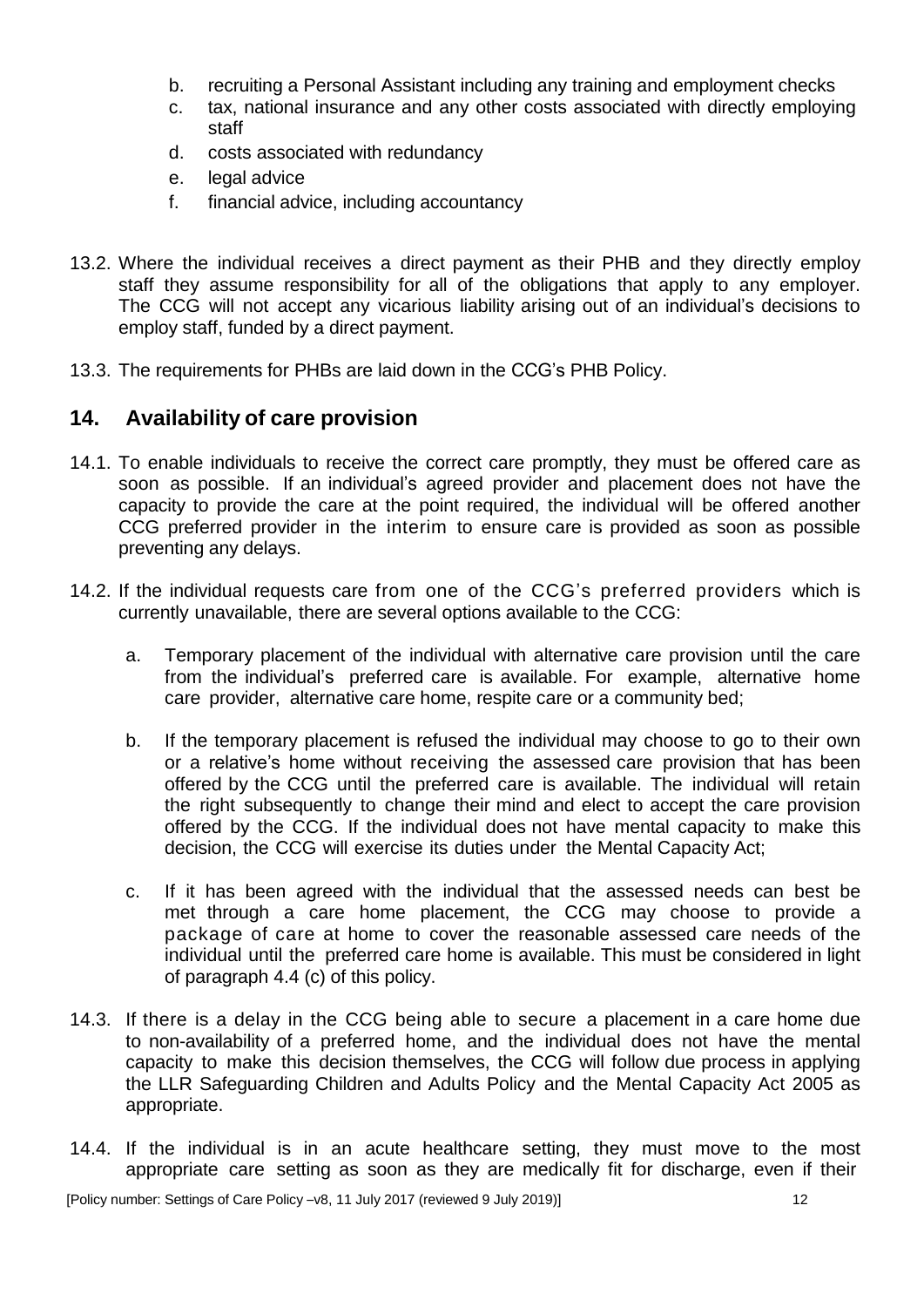first choice of care provision is not available. The individual's preference must be considered in line with this policy, when the CCG is deciding which package of care to offer to them. Where the individual's preferred choice is not available, but alternative provision which will meet their assessed needs is available, they must move and cannot remain in an acute healthcare setting once they are medically fit for discharge.

# <span id="page-12-0"></span>**15. Acceptance of care provision**

15.1. An individual is not obliged to accept a CHC package of care. Once an individual is eligible and offered a package of care, and they choose not to accept the CHC package, the CCG will take reasonable steps to work with the individual to help them understand their available options and facilitate access to appropriate advocacy support if necessary. Decisions regarding individuals without capacity will be taken in accordance with the Mental Capacity Act and the CCG will make an application to the Court Of Protection as necessary.

# <span id="page-12-1"></span>**16. Continuing Healthcare review**

- 16.1. A case review should be undertaken no later than three months after the initial eligibility decision, in order to reassess the individual's care needs and eligibility for CHC, and to ensure that the Individual's assessed needs are being met. Reviews should thereafter take place annually, as a minimum. The CHC review may identify an adjusted, decreased or increased care need, or no further health care needs.
- 16.2. Any review should take account of this policy.
- 16.3. The CCG will conduct an annual review of the provision of care to a CHC eligible patient or more frequently if an individual's care needs have changed. An assessment of the patient's clinical needs will be made to determine the most clinically appropriate package of care for that individual. At this point, and after full discussion with the individual or their carer where an individual does not have capacity, any decision about a future setting of care will need to take into account whether a package of care is being and/or will in the future be delivered in an individual's preferred choice safely. Keeping an individual safe must take priority, however this must be balanced with an individual accepting responsibility for their choices where they have capacity to make the decision about their care.
- 16.4. Where the individual is accommodated in a care home, the CCG will ensure that the care home is able to deliver to meet any changed care needs of the individual.
- 16.5. Where the care home is unable to meet this adjusted care need, the CCG will offer to fund an alternative package of care for the individual in accordance with this policy.
- 16.6. Where there is a decreased need, the CCG will consider the cost effectiveness of the package to be delivered in the current care home, and may move the individual to a suitable alternative provider in accordance with this policy.
- 16.7. If the review demonstrates that the individual's condition has improved to an extent that they no longer meet the eligibility criteria for CHC funded care provision, the CCG is obliged to cease funding accommodation and social care for the individual. This includes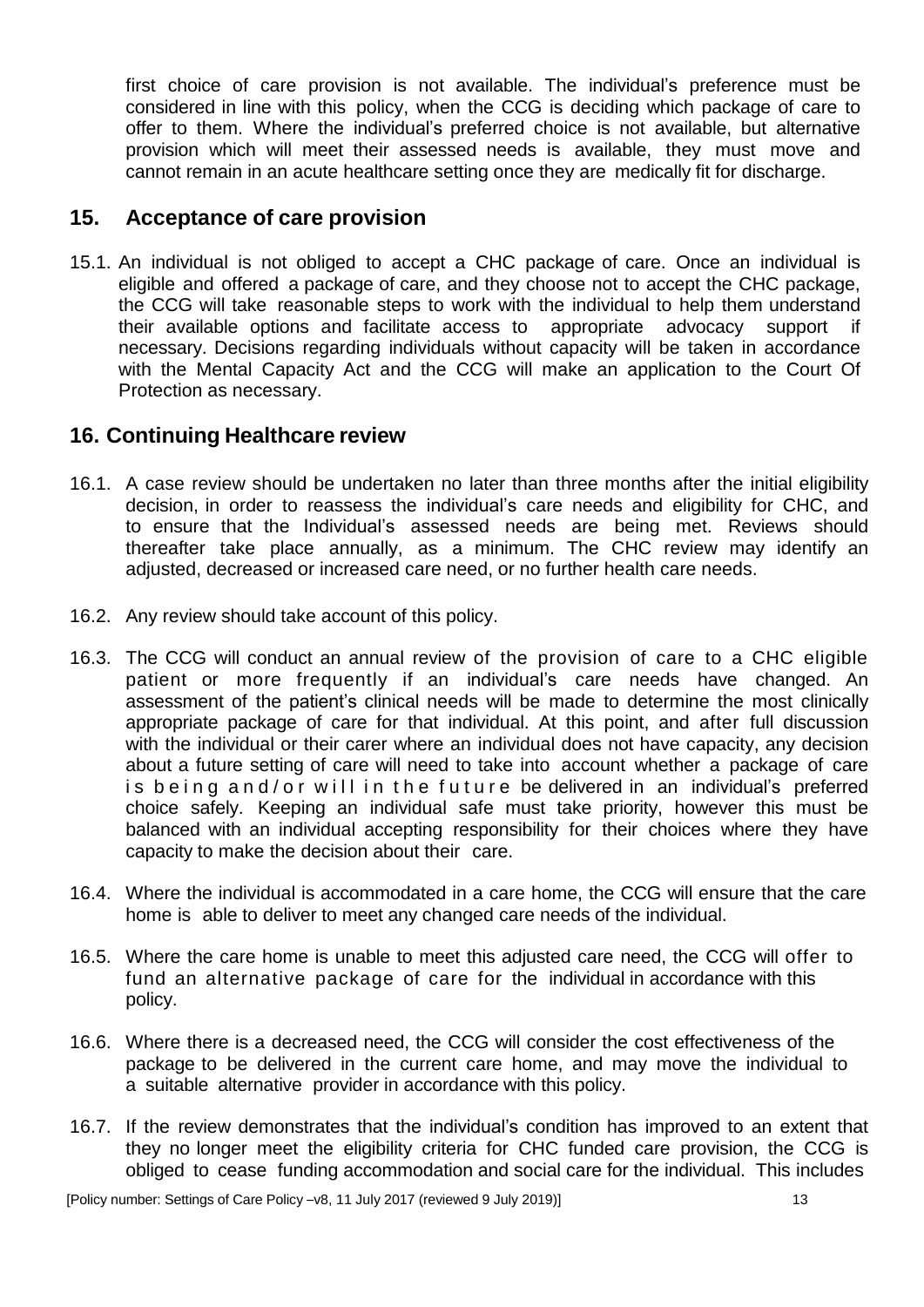home care and care home provision. In these cases the CCG will carry out a joint review with the relevant Local Authority in the area. At this point the Local Authority has 28 days to review the individual's requirements and the individual will be notified they may no longer be eligible for CHC. CCG funding for an individual's care may be continued for 28 days where a Local Authority is undertaking such a review or such longer period as seems reasonable in the circumstances.

### <span id="page-13-0"></span>**17. Withdrawal or refusal of care provision**

- 17.1. The NHS discharges its duty to individuals by taking account of its legal obligations including those outlined in paragraph 3 and makes an offer of a package of care to meet an individual's reasonable assessed care needs. It is an individual's decision whether they choose to accept the offer of care made by the CCG.
- 17.2. An individual can refuse to accept the CCG's offer of care. In these circumstances the NHS will not be responsible for arranging and paying for a care package for that patient.
- 17.3. Where an individual with capacity exercises their right to refuse, the CCG will ask the individual or their representative(s) to sign a written statement confirming that they are choosing not to accept the offer of care provision.
- 17.4. For individuals who do not have the capacity to make a decision about the location of their care provision the CCG will apply the principles of paragraph 6 and make applications to the Court of Protection where appropriate.
- 17.5. The CCG has a duty to ensure that all staff providing care are not subject to violence and abuse in any form. The CCG and care provider will work to ensure that positive behaviour support is reflected in an individual's care package where necessary. However, under extreme circumstances, it may be appropriate for the CCG to remove CHC services where the situation presents a risk of danger, violence to or harassment of care staff who are delivering the package and/or all attempts of positive behaviour support have failed.
- 17.6. The CCG may also withdraw the offer of CHC funded support in a home care environment where the clinical risks become too high. This can be identified through, or independently of, the review process. Where the clinical risk has become too high in a home care setting, the CCG may choose to offer CHC in a care home setting.

#### <span id="page-13-1"></span>**18. Disputes resolution and appeals**

18.1 Where there is a disagreement with an individual or their representative about where someone may receive care, the CCG will aim to resolve the matter through the local dispute resolution process, which will be defined in the local procedure document. A patient or their representatives are also entitled to lodge a complaint about the CCG's decision using the NHS complaints process; and where local resolution has been exhausted individuals or their representatives can appeal to the Parliamentary Health Service Ombudsman.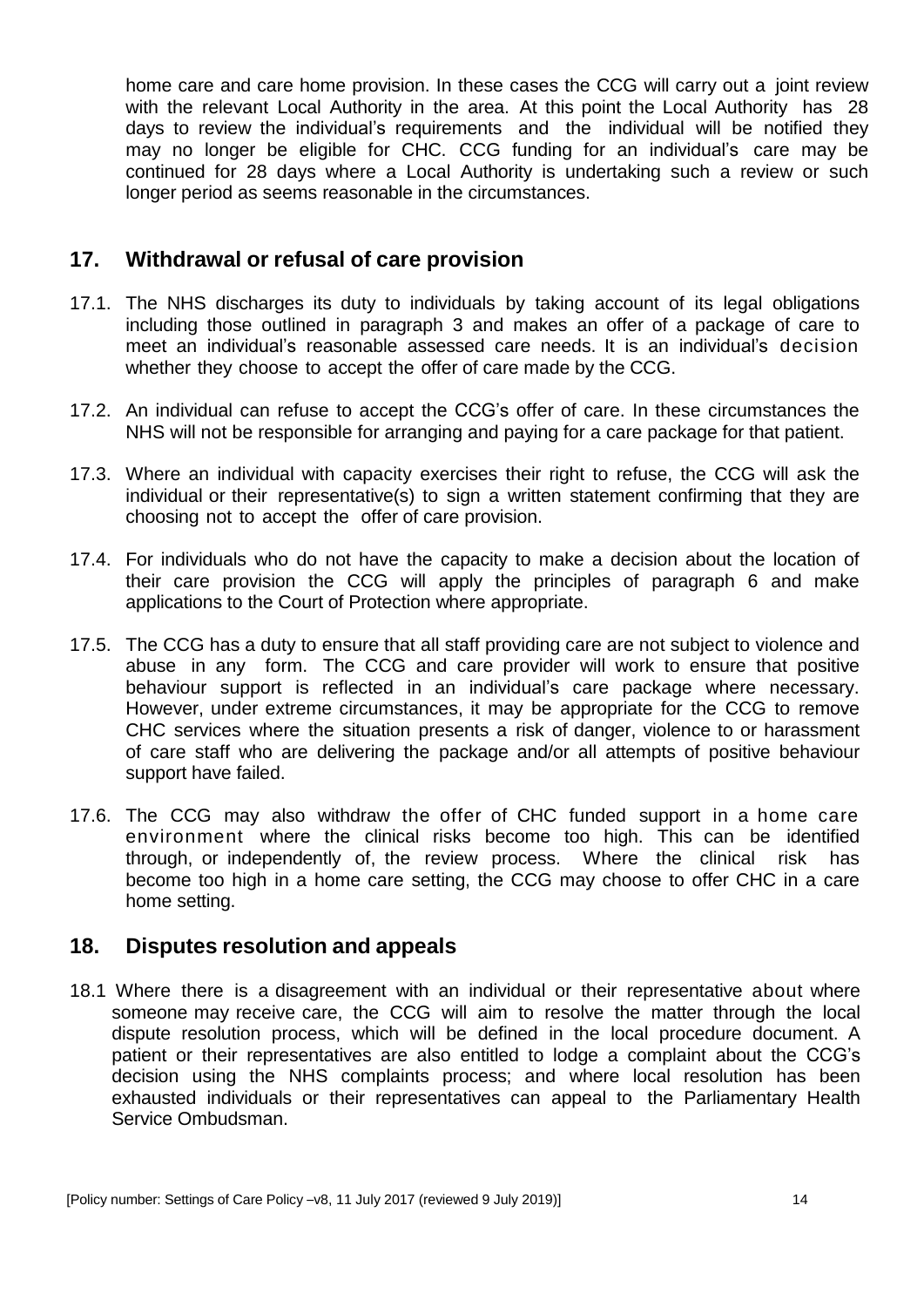# <span id="page-14-0"></span>**19. Monitoring and review of the Policy**

- 19.1. Performance against key performance indicators will be reviewed on an annual basis and used to inform the development of future procedural documents.
- 19.2. This policy will be reviewed in accordance with the following on an as and when required basis:
	- a. legislative changes;
	- b. good practice guidance;
	- c. case law;
	- d. significant incidents reported;
	- e. new vulnerabilities; and
	- f. changes to organisational infrastructure
- 19.3 The policy will be reviewed at least once every two to three years or sooner where relevant changes occur in regard to the law, national policy or guidance.

#### <span id="page-14-1"></span>**20. References**

- a. Care Act 2014
- b. Guidance on: National Assistance Act 1948 (Choice of Accommodation) Directions 1992. National Assistance (Residential Accommodation) (Additional Payments and Assessment of Resources) (Amendment) (England) Regulations 2001
- c. Guidance on NHS patients who wish to pay for additional private care (May 2009)
- d. Human Rights Act 1998
- e. Legal guidance Relevant case law
- f. Mental Capacity Act 2005 Code of Practice
- g. The National Health Service Commissioning Board and Clinical Commissioning Groups (Responsibilities and Standing Rules) Regulations 2012
- h. National Assistance Act 1948 (Choice of Accommodation) Directions 1992 (as amended)
- i. National Health Service Income Generation Best practice: Revised guidance on income generation in the NHS (1 February 2006)
- j. National Health Service Act 2006
- k. The National Framework for NHS Continuing Healthcare and NHS-funded Nursing Care - November 2012 (revised)
- l. Updated guidance on National Assistance Act 1948 (Choice of Accommodation) Directions 1992: Consultation outcome (14 October 2004)
- m. Who Pays? Establishing the Responsible Commissioner (December 2012)